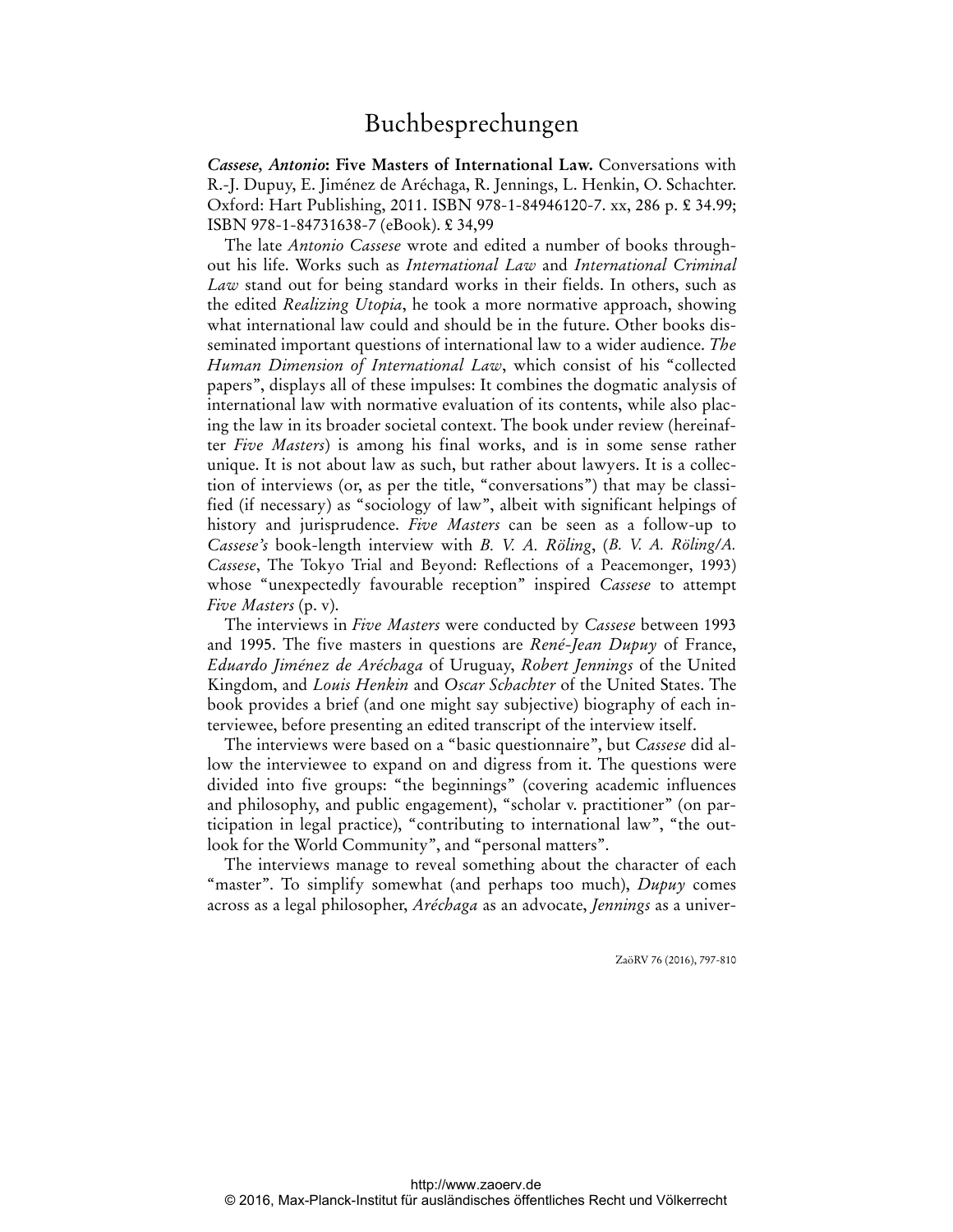sity administrator and director, *Henkin* as a reformer and activist, and *Schachter* as an international bureaucrat (in the finest sense of the term). That the relatively short interviews manage this is a reflection of *Cassese's* selection of subjects, as well as of his skills as an interviewer.

*Cassese* noted how all of the interviewees were affected and influenced by the Second World War (p. 252): *Henkin* was a soldier, *Jennings* was an intelligence officer, *Schachter* was a legal adviser, *Dupuy* was part of the Free French Forces (p. 15), while *Aréchaga* worked in the United Nations immediately after the war (p. 49). In one sense we are still living in the "postwar" period, and in the shadow of the Second World War and the legal institutions that it spawned. In another sense, that war belongs to a previous generation. The Cold War was the defining conflict for the subsequent generation of international lawyers, whereas the "Forever War" (*H. H. Koh*, How to End the Forever War, speech at the Oxford Union, Oxford, 7.5.2013) against terrorism may play the same role for the following generation. As noted in the introduction to this review *Five Masters* is also a work of history, and the centrality of the Second World War provides both a link and a contrast between the past and the present.

The book moreover reveals something about lost eras in international law. *Aréchaga* mentioned a time when the International Law Commission was "composed mostly of scholars, who were guided by the goal of having a good draft" (p. 84), and *Cassese* noted that the ILC used to be marked by "mutual intellectual respect and a free communication of ideas" (p. 254). Both statements seem to imply a contrast with the current state of affairs. Similarly *Jennings* longed for the days when "many of the best teachers [...] hardly got around to writing their books and felt that if they'd imparted their ideas to pupils, they were doing their job" (p. 121). This is in clear contrast to the current pressure in most universities to "publish or perish" with the result that "simply too much is getting published" (J. H. H. Weiler, Editorial: On My Way Out – Advice to Young Scholars II: Career Strategy and the Publication Trap; Roll of Honour; In this Issue, EJIL 26 [2015], 795, at 795).

One of the most useful (and enjoyable) features of the book are the footnotes with "mini-biographies" of prominent international lawyers and others that are given when the individuals concerned are mentioned in the text. These should be particularly useful to younger international lawyers who want to learn more about the recent history of their discipline.

Similarly *Five Masters* is useful for its discussions of classical works of international law from the period when the interviewees were active. For younger lawyers who have mostly studied contemporary classics, the book provides a valuable if impressionistic bibliography of works that are no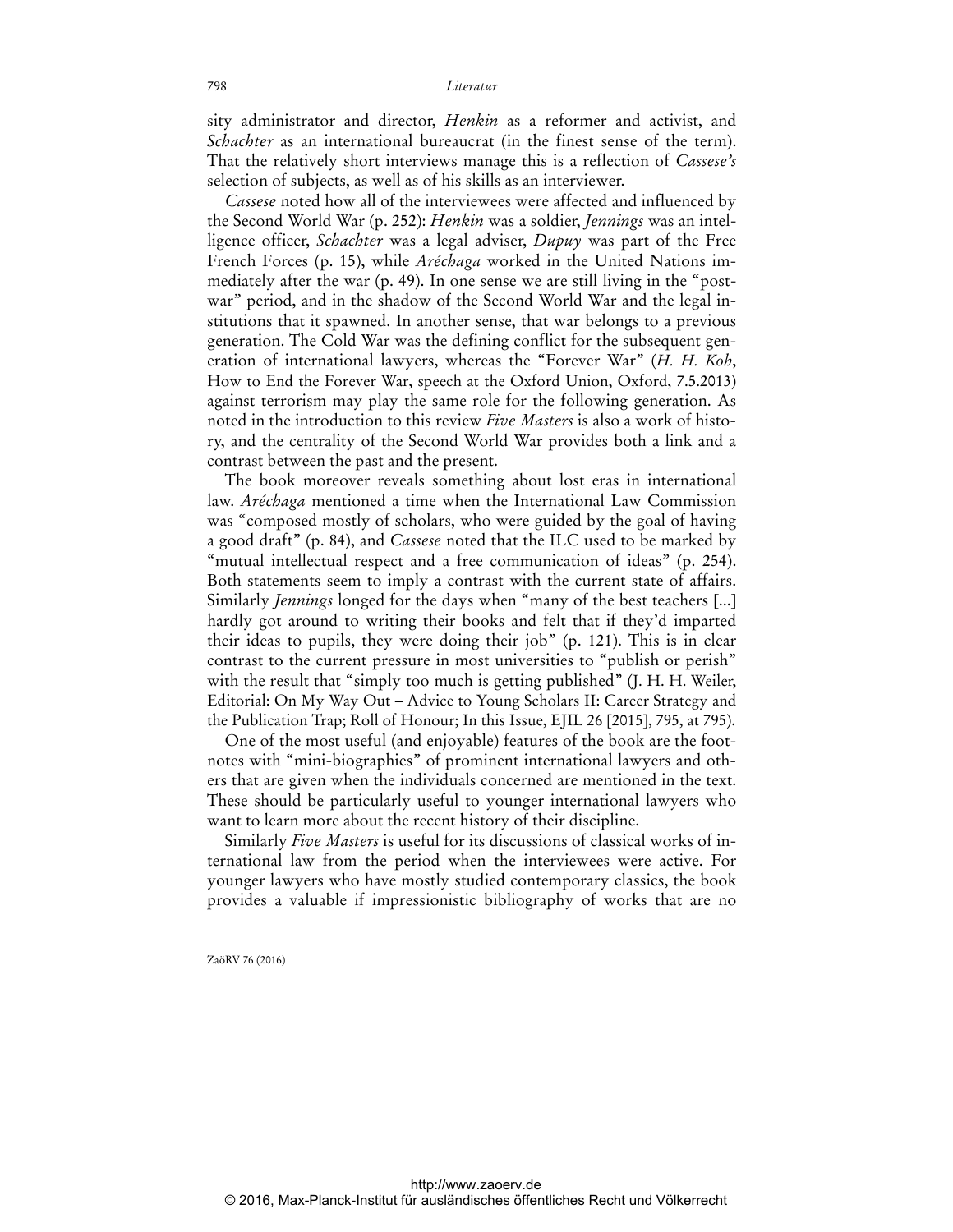longer on the curriculum but that nonetheless should be consulted by international lawyers who are looking for new (or, rather, old) arguments. Even though *Cassese* lamented that it "is the ineluctable fate governing our legal contributions" that "new legislative and jurisprudential developments are destined to render [them] obsolete" (p. 6), he provided a list of four "classical works of international law that will never die" (p. 228). These were *Anzilotti's Corso de dirito internazionale* (French translation by *Gidel*), *Brierly's The Law of Nations* (ed. by *Waldock*, and lately also by *Clapham*), *Verdross' Völkerrecht* (ed. by *Simma*), and *Kelsen's Principles of International Law* (ed. by *Tucker*). *Cassese* also ranked *Aréchaga's International Law in the Past Third of a Century* as "among the best lectures delivered at the Hague Academy" (p. 50).

*Five Masters* is not only a work of history, but also of jurisprudence. One of *Cassese's* aims with the book was "to discover the influence of positivism" (p. vi). Based on the interviews he concluded that "the […] scholars interviewed […] paved the way for a new positivism […] which one could call *critical positivism*" (p. 258). The "assumptions" behind this new positivism are to understand the societal context and purpose behind a rule, to interpret it according to a "strict methodology", albeit with the possibility of "teleological interpretation" based on "universal values" or even the interpreter's "personal ideological or political leanings", and "critically to appraise" the rule, and possibly "suggest new legal alternatives" (p. 258 et seq.).

In this connection the book also touches on an important dichotomy of legal thought, between two important functions of the law. One function is to make society function smoothly, but another is to achieve substantive justice. These functions may be incompatible in specific cases, for example when an (otherwise) just outcome disrupts established expectations. The same dichotomy can be seen, for example, in the opposition between the "apology" and the "utopia" in the title of the celebrated book by *Martti Koskenniemi* (*M. Koskenniemi*, From Apology to Utopia, 2nd ed. 2006). In *Five Masters* the dichotomy comes up for example in the interview with *Louis Henkin*, who said that he recognised "the distinction between *ferenda*  and *lata*", but that he did not "think it [was] as firm as and fixed as some of [his] colleagues in the profession" did (p. 257).

The book also engages with other fields of philosophy. It is scattered with references to thinkers from relevant disciplines, including *Hegel*, *Kant*, *Wittgenstein*, *Plato*, *Nietzsche*, *Freud*, *George F. Kennan*, *Hans Morgenthau*, *Einstein*, *Camus*, *Sartre*, *Rawls*, *Kierkegaard*, *Marx*, *Trotsky*, *Spinoza*, *Bertrand Russell*, *Karl Popper*, *Max Weber*, *Rousseau*, *Voltaire*, *Montaigne*, and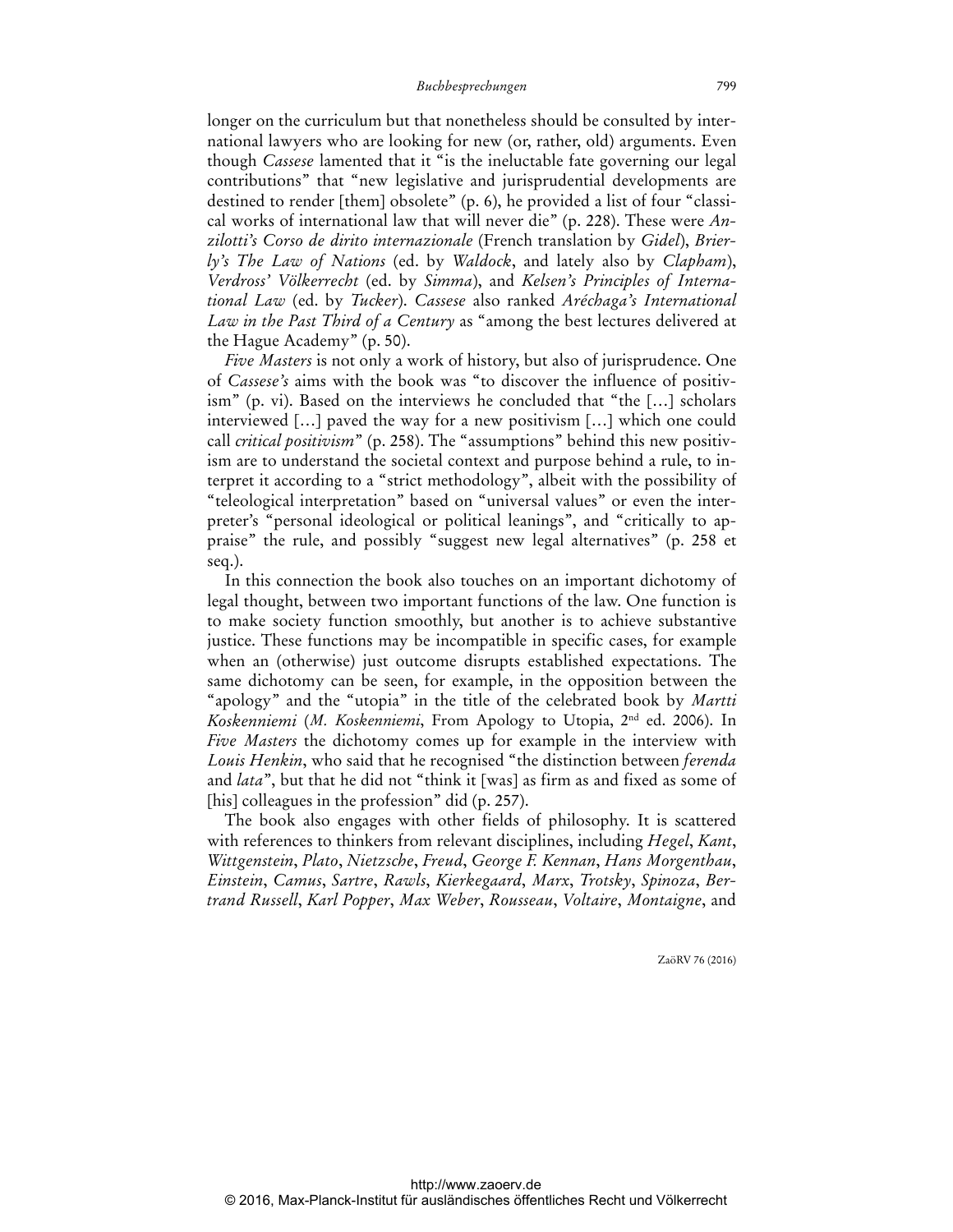others. This is part of *Cassese's* tendency, mentioned in the beginning of this review, to place international law in a broader context.

In short, *Five Masters* is a unique and fascinating work, and the field of international law would be poorer without it. One can only hope that similar books will be produced by and with the current and future generations of great international lawyers.

*Sondre Torp Helmersen*, Oslo

*Oduntan, Gbenga***: International Law and Boundary Disputes in Africa.** London/New York: Routledge, 2015. ISBN: 978-0-415-83892-4. xviii, 410 p. £ 90,-

*1. Objectives and Scope*

In his book, *International Law and Boundary Disputes in Africa*, *Gbenga Oduntan* claims to dispel popular myths about the endemic nature of boundary disputes in Africa and critiques the content and application of current international law to the resolution of African territorial and border disputes. Next to principles of public international law and aspects of international relations theory, this book is based on recent debates and influences in socio-legal studies, politics, critical legal studies and general social theory. With this work, the author aims to synthesize an African jurisprudence of international boundary law. The added value of the study rests on the fact that it is one of the few works by an African scholar to interrogate the disciplines of international law and diplomacy in relation to their relevance, specifically to African boundary disputes. By this book, *Oduntan* wants to provide aid to researchers and scholars of African boundaries and international relations in formulating useful answers to the many problems that continue to arise in this area. In addition, he wants to support those practitioners charged with the task of aiding boundary disputants in Africa to deliver "multidisciplinary" solutions of their cases in accordance with the general principles of public international law.

The question "Why Africa", is obvious to the author. According to him, Africa is a continent since the era of political emancipation from debilitating colonialism is no stranger to border problems, conflicts and territorial disputes of all descriptions. Military clashes around borders are near common place although the vast majority go unacknowledged. Cattle rustling, terrorism, smuggling, ethnic violence, prostitution, people trafficking, drug trafficking, agrarian revolts, straddling villages and communities are just some of the issues that afflict African states in their border areas and boundary zones. As a consequence, human rights abuses, discrimination, political exclusion and economic stagnation are of the order of the day in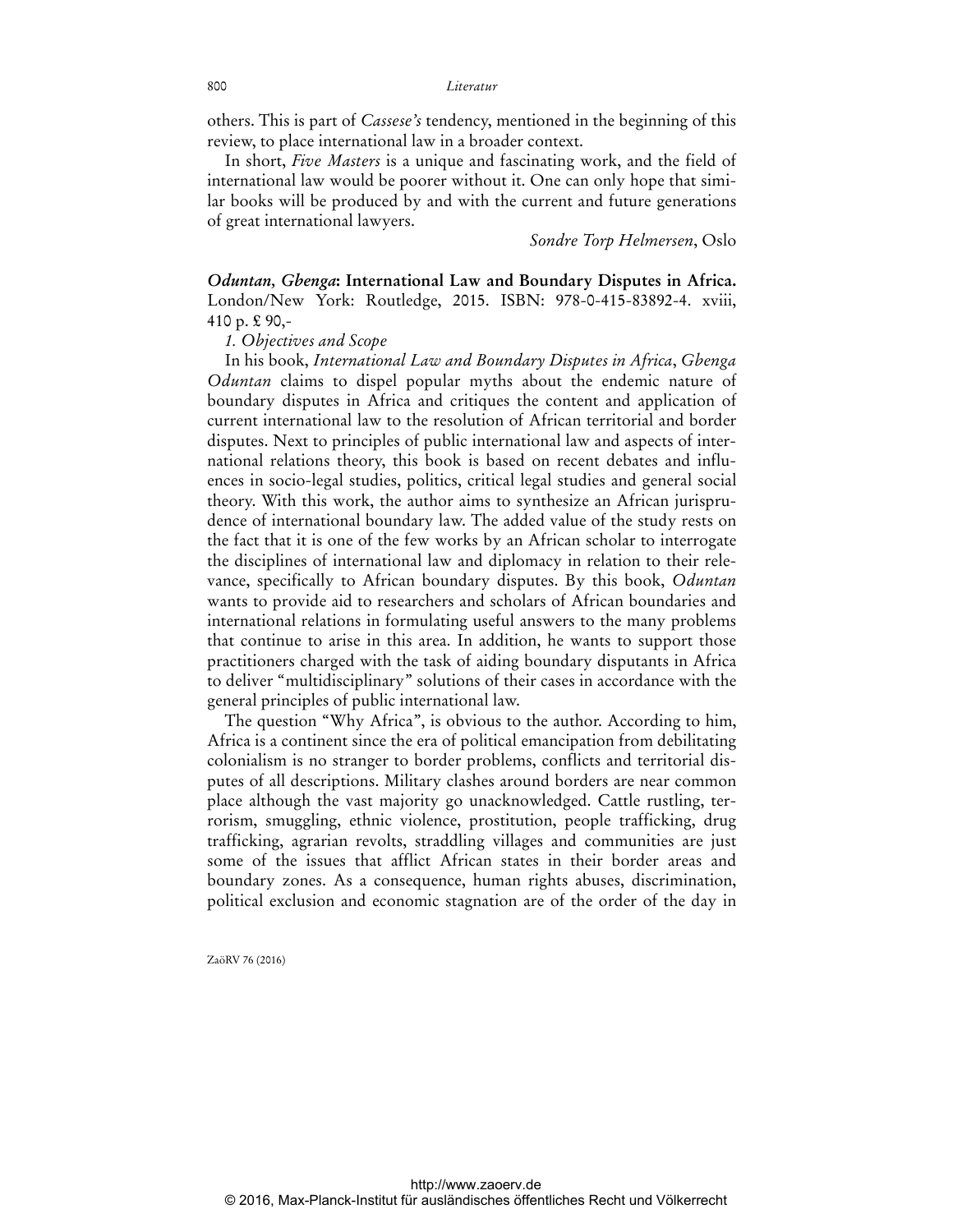Africa, especially in those areas that are at forefront of territorial or boundary disputes.

One of the main objectives of the book is the development of viable political, diplomatic and legal mechanisms and institutions in which African scholars, jurists, technocrats, leaders and elders participate as the main engines of decision making in resolving African boundary disputes. It is argued that the predominant use of foreign-based adjudicatory mechanisms in attempting to deal with African boundary disputes alienates those institutions and mechanisms from African people and is perhaps a cause for the recurrence of conflicts and disputes in and among African territories even in relation to disputes to which legal decisions had already been taken. In this light, *Oduntan* spends, for example, a whole chapter on the *uti possidetis* principle.

In *International Law and Boundary Disputes in Africa*, the author shows that the vast majority of African boundaries and borders are maintained in a constant state of peacefulness. The African international boundary is predominantly a place of immense intercultural exchange, multiculturalism, international trade, tourism, economic opportunities and peaceable interactions. The book focuses on the law and practices of the Regional Economic Communities (RECs) and the African Union (AU). In this way, it attempts to establish points of positive practice that are unique to Africa and ought to be recommended to other regions and areas of the world, even the developed western world. One of the main hypotheses to be tested includes whether the physical and cultural distance between the key institutions and personnel that usually decide over African disputes and the continent itself contribute to the perception of dissatisfaction with the justice prescribed by international tribunals.

*Oduntan* claims that the combination of non-African venues, judges, arbitrators and experts as well as the application of Euro-centric, modern public international law – to use the author's words – appear to have created a widespread impression that the justice in relation to African international boundary disputes continues to be handled in an unsatisfactory and biased manner. Consequently, it had to be determined whether the lack of ownership of the processes for resolution of international disputes in Africa generally has contributed to the increasing porosity of the continent to foreign intervention by other technologically advanced countries and corporate interests.

The book identifies the major principles of law at play in relation to territorial and boundary disputes. By the treatment of the topics, *Oduntan* tries to develop a critique of the content and practice of international law espe-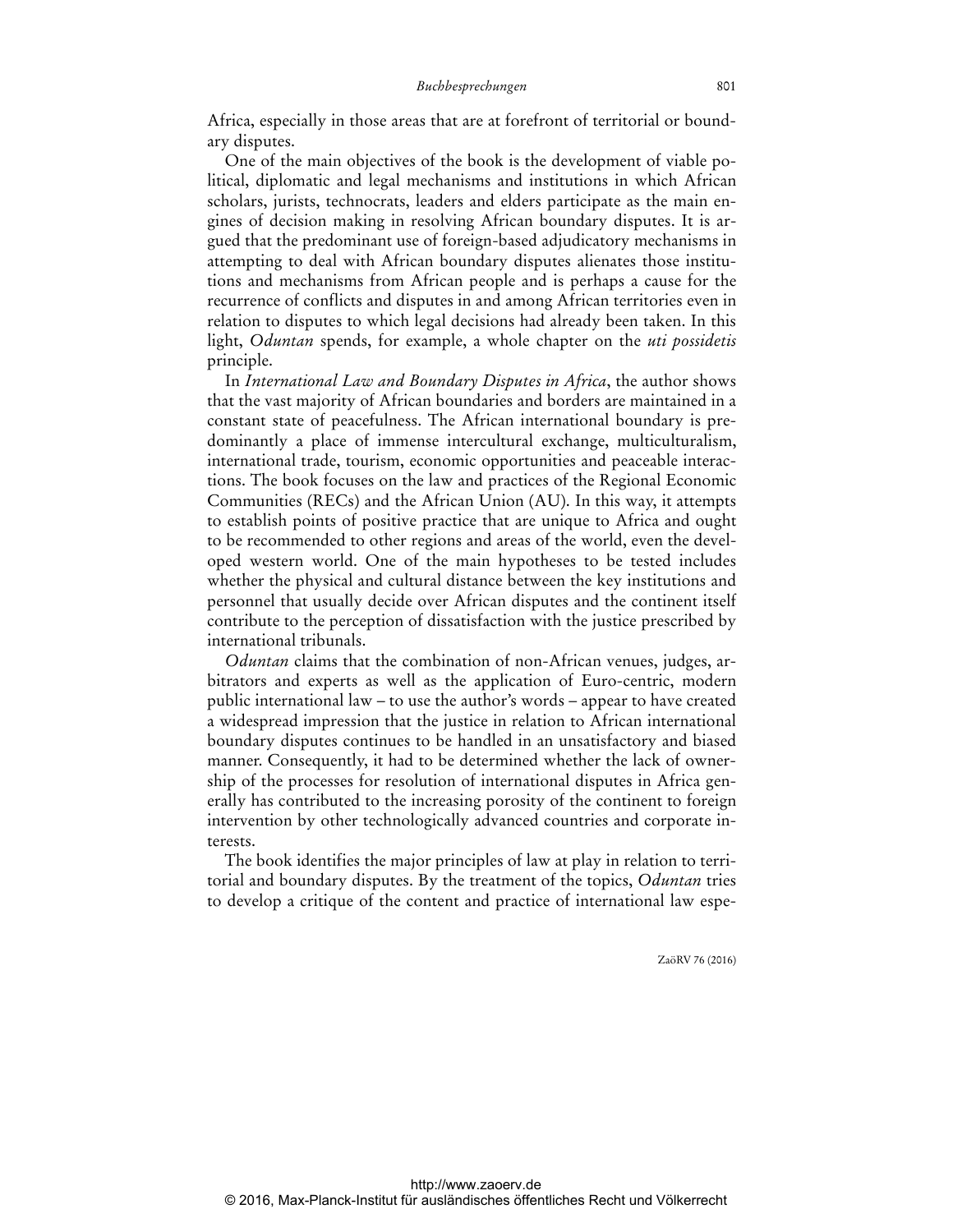cially where the applicable principles of law are deemed to work against the interests of developing states, particularly those of Africa. In doing this, the author highlights the weaknesses of contemporary international law and in the general framework of international relations and diplomacy and suggests corrective measures.

The most important, but at the same time, most difficult objective of the book is to provide a discussion of the problems afflicting African boundaries and particularly to identify necessary changes to the way African boundary disputes are handled. It provides a "multidisciplinary" analysis for the purposes of strengthening the knowledge base and understanding of African boundary related institutions and mechanisms and those of their experts and judges, as claimed by *Oduntan*.

#### *2. Assessment*

This book offers the necessary African view on international law and international relations indeed. It counterbalances the Euro-centric approach of international law and is a viable correction to this inherent bias of international law. The legacy of Africa's colonization in international law is that it was in this particular period of time that international law was founded on the premise of the divided world between civilized and non-civilized introduced by European legal doctrine and politics to justify of the acquisition and partition of Africa. Euro-centrism in international law and the lack of historical contextualization and critical evaluation of international law by its agents make that cultural differences determined the nature of international law. New Imperialism, more specifically, the acquisition and partition of African territory at the end of the nineteenth century was constitutive for the creation and development of international law. International legal norms were not just imposed by Europeans; international law was shaped by the European-African confrontation too. In this sense, the establishment and evolution of international law is a product of a mutual process in the confrontation between political entities. Recognition of the colonization of Africa by European States as constitutive for the historical development of international law can give this past a place in international law and make a reflection on the nature of international law as an impartial body of law possible.

The biased nature of international law is the main inheritance of New Imperialism. But what are further legacies of New Imperialism in general and the colonization of Africa in particular in the establishment and development of international law? First, the acquisition and partition of Africa proved theoretical categorizations within nineteenth-century international legal doctrine to be flawed. Traditionally, the Age and phenomenon of New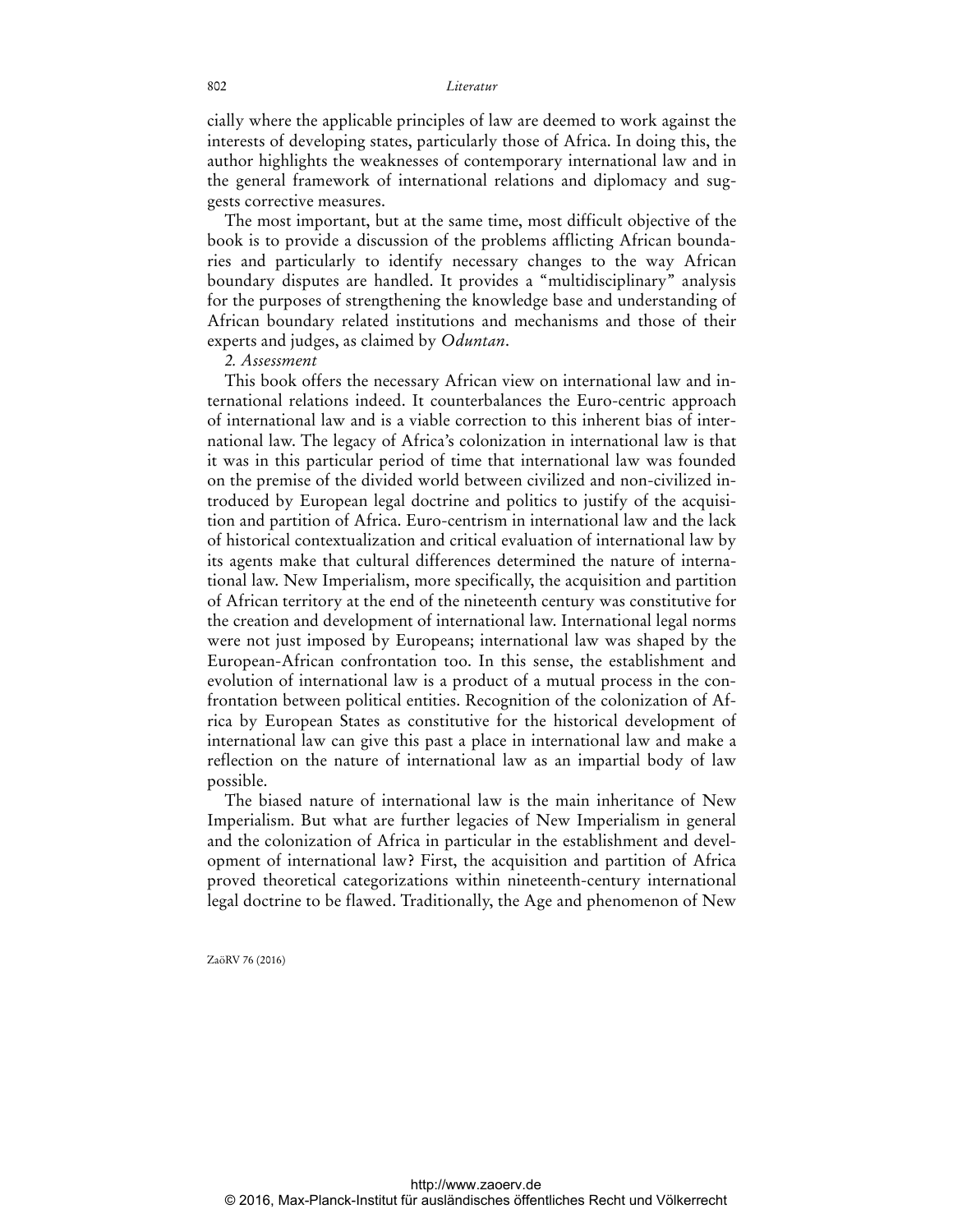Imperialism is characterized by dichotomies, oppositions and divisions – civilized versus non-civilized, European versus non-European, sovereign versus non-sovereign, public versus private, sovereignty versus property, centre versus periphery, theory versus practice, law versus politics, formal versus informal, advanced versus backward, domination versus subordination, positivism versus naturalism, we versus them and toleration versus civilization mission. The scramble for Africa, however, evidences how these dualities were exploited arbitrarily and how they became unworkable, invalid and out of touch with reality. In this sense, the European acquisition and partition of African territory has to be understood as the emancipatory force in and of international law breaking through these dichotomies. Although international law retained its biased character, the scramble for Africa was an important initiator and catalyser for the diversification and universalization of international law in the twentieth and twenty-first centuries.

Second, New Imperialism showed that Africa's colonization did not take place in a lawless world and that the law of nations was a living body of law. In nineteenth-century international legal doctrine, these dualities were employed to explain and justify what happened on the level of relationships between nations. Moreover, this dualistic world view determined mainstream or European international legal doctrine until recently. This mainstream prioritized the theoretical explanation and justification of colonialism over the empirical evidence, i.e., what happened on the ground. The premise on which legal doctrine based its views and arguments was that international law was only applicable to and between the members of the family of civilized nations, i.e., a select group of nations in Europe, America, the Ottoman Empire, Japan, China, Siam and Persia. Obtaining membership of this family depended on being recognized as a sovereign State by the other family members. Although it is true that some norms of international law applied to and between the members of the family of civilized nations, the more general law of nations regulated the relations between nations beyond the family of civilized nations and between members and nonmembers of the family. The practice of the conclusion of cession and protectorate treaties beyond the realm of the family of civilized nations is the first and foremost evidence of the law of nations as an existent, applicable and functioning body of law before and at the time of the European scramble for Africa.

Although times, involved parties and obligations changed since the Europeans colonized African territory, international law remained biased and a-historic. Not only legal practitioners, but also legal scholars have a role to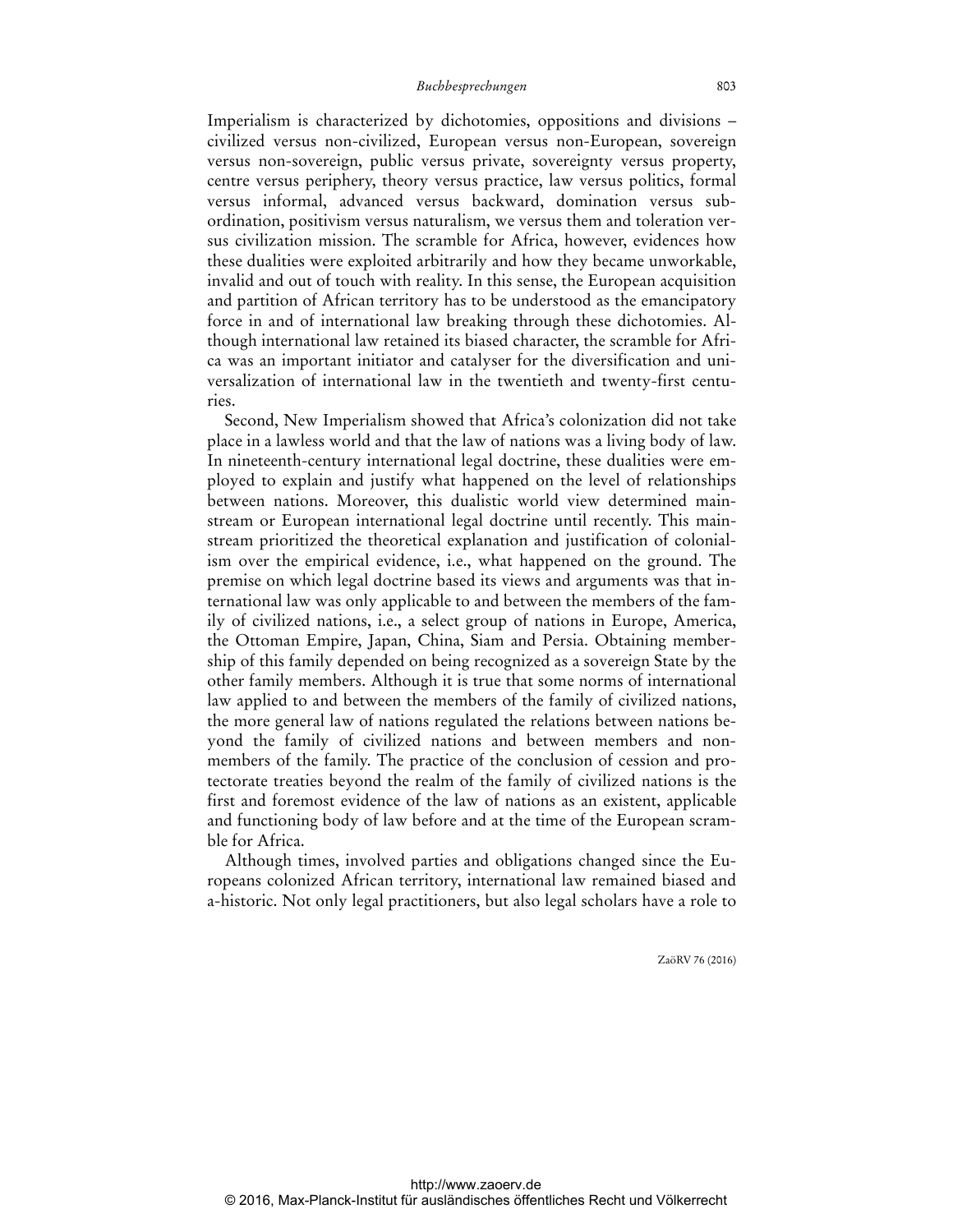#### 804 *Literatur*

play to turn international law into an inclusive body of law. The Eurocentric approach in international law has to be abandoned, international lawyers have to be aware of the historical roots and development of international law, and they have to be critical in assessing and applying international law in their day-to-day work. The ultimate aim of reflecting on and, subsequently, correcting the nature of current international law is to draw a line under cultural difference as the basis of international law and to develop an impartial, unbiased and universal international law, in theory and practice. What happened in the past cannot be undone, but legacies of this past can. With this book, *Oduntan* provides concrete solutions and comes up with realistic recommendations to overcome international law's inherent bias. Most interestingly, the author succeeds in both establishing theory and bringing it into practice.

Only three small points of critique came to my mind while reading the book. Unfortunately, *Oduntan* offers the (practical) solutions for past, current and future boundary disputes in Africa only in his last two chapters. These last two chapters form the innovation the book brings and should be in the centre of the argumentation. Second, the book is quite descriptive; it really comes near being a handbook, as showed by the chapters two and three on "Sovereignty, jurisdiction, territorial integrity and territorial acquisition in international law" and "Frontiers and boundaries in the context of international legal framework of territorial sovereignty and jurisdiction". A positive aspect in this respect is, however, that many African disputes on boundaries and frontiers are closely analyzed and discussed. A third point of critique is that the structure of the book is not always clear to the reader. While reading, some more support would had been welcome in understanding why the reader had to consume a piece of text and where he or she had to place it within the overall argument of the book. Consequently, the reader loses the red line throughout the book in the superfluous descriptions of basic assumptions within international law.

All in all, *Oduntan's* work can be considered as an original and progressive contribution to international law and politics. It sets ambitious challenges, but first and foremost hopeful perspectives for the future of resolving boundary disputes on the African continent.

*Mieke van der Linden*, Heidelberg

*Tomuschat, Christian***: Human Rights: Between Idealism and Realism.** Collected Courses of the Academy of European Law. Oxford: Oxford University Press, 3rd ed. 2014. ISBN 978-0-19-968372-7. liii, 528 p. £ 80,-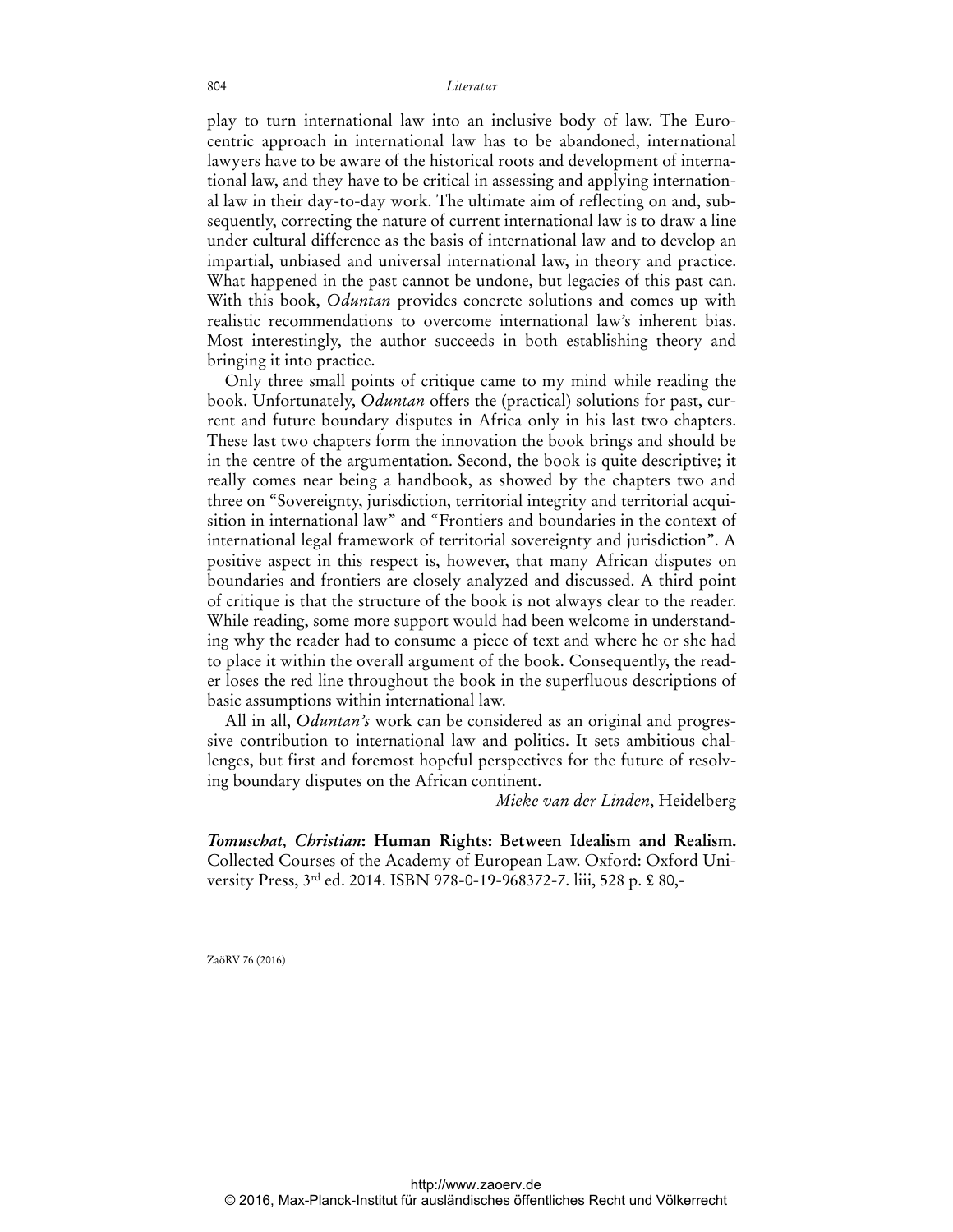This book by *Prof. Christian Tomuschat* is a comprehensive cutting-edge overview of human rights practice. In essence, the author argues for the effective institutional promotion and protection of universally applicable human rights at the international level. He offers opposition to contemporary human rights critiques that decry the "Endtime of human rights" or deplore the "Dark Sides of Virtue". For the purposes of his argument, the book combines a conceptual analysis of human rights – including chapters on their history (chapter 2), conceptual foundations (chapter 5) and determinative legal parameters (chapter 6) – with an elaborate account of their practice, particularly focused on the implementation by international and regional political and judicial bodies (chapters 11-14), but also covering humanitarian, international criminal, and reparation law (chapters 16-18).

Two fundamental questions need asking in order to estimate in how far *Tomuschat's* position is idealist or realist: First, does he confirm the universality of human rights; second, does he believe that institutionalized international human rights protection can effectively contain political power? In short, to both questions his answer is yes. Yet, *Tomuschat's* account is not fully idealist, but often navigates a pragmatic path between idealism and realism.

Concerning the universality of human rights, the author contends the existence of "a global *ius commune* of human rights" (p. 73). The common conceptual baseline is to ensure a dignified existence for the individual (p. 69). This consensus, so the author claims, is mirrored by common legal practice and corresponding converging values. With respect to legal practice, he relies particularly on the fact that the International Covenant on Civil and Political Rights and the International Covenant on Economic, Social and Cultural Rights were supported by Third World countries (p. 8). In his opinion, the common practice "cannot be downplayed as the outcome of purely contingent processes, since it generally owes its emergence to protracted negotiations that took place among the nations of the world in a patient quest for equitable compromise solutions" (p. 7). Furthermore, the author suggests a broad commensurability of social values. For this, he mainly relies on the Universal Declaration of Human Rights: the "compass for the policies of all responsible agencies wielding public power".

Concerning the international institutionalization of human rights protection, the author contends that the mechanisms and procedures are (potentially) effective. By carefully evaluating the strengths and deficits of the current mechanisms and procedures, he makes a constructive contribution to possible improvements. The author provides a thorough analysis of the international and regional standard-setting, monitoring, and institutional and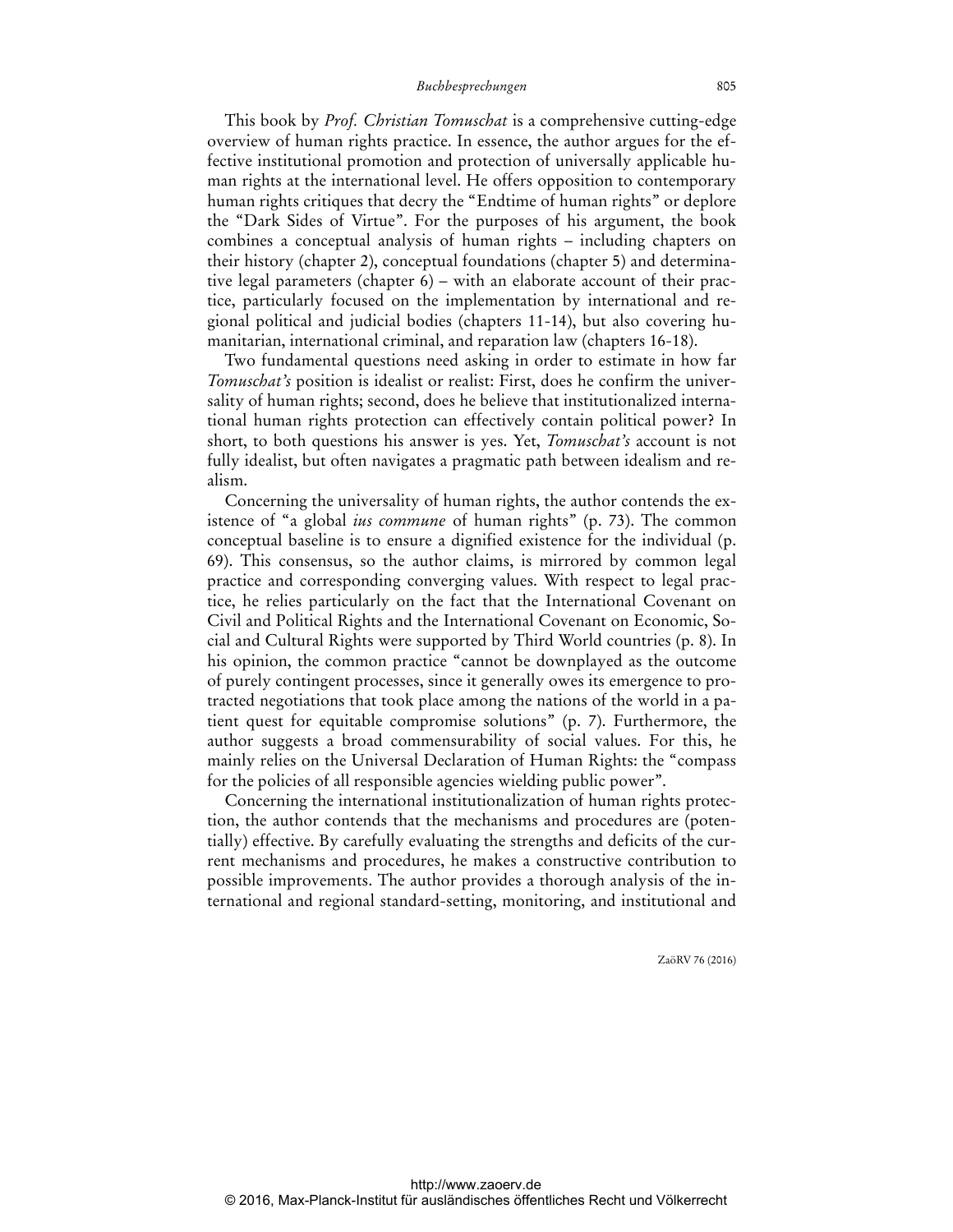procedural implementation of human rights. His analysis emphasizes that the United Nations (UN) expert bodies have a decisive role in the whole process of human rights protection. While he problematizes the nonbinding nature of the UN expert bodies' views, he acknowledges that individual complaints and onsite inspections have an overall good record. Regional tribunals display an impressive balance. In a very salient part, *Tomuschat* elucidates how the European Court of Human Rights (ECtHR) has gained the status as the constitutional court of Europe through its bold jurisprudence (p. 286 et seq.). General measures have expanded the effect of its decisions beyond the single case, and specific measures have reduced the discretion of Convention states in the enforcement process. The role of the Committee of Ministers for the execution of the Court's judgments is given particular weight, as it fills a gap in international law: the provision of an international institution or mechanism for enforcing international law obligations on the ground (p. 300 et seq., 312). The transparent process of supervising the execution of ECtHR judgments brings pressure to bear on states to comply with their obligations. He furthermore underlines how the lack of political willingness for further progress has hampered an effective contribution to human rights protection in the areas of humanitarian, international criminal, and reparation law. More emphasis should be placed on prevention, as post-violation redress is only modestly conducive to the protection of human rights. The author directs the reader to possible means that could alleviate this political restraint: in the area of international criminal law, for example, he supports employing hybrid tribunals in order to counter concerns of geographic remoteness, social and political detachedness, and inefficient cost allocation. The author adduces the same reasons to underpin why he rejects the idea of an international human rights court (p. 285 et seq.). Notwithstanding the most formidable hurdle of state immunity, the author advocates the adoption of a regime of secondary rules on reparation designed to complete and buttress the regime of primary rules on human rights protection (p. 400).

Furthermore, the author shows that both the status of human rights in the domestic legal order and institutional cooperation are vital to the successful protection of human rights "on the ground" (chapter 10). For *Tomuschat*, the practical expertise of domestic authorities and their democratic legitimacy place the international institutions into a subsidiary position (p. 103 et seq.). He thus acknowledges subsidiarity as a structural, and the margin of appreciation as a substantive, legal parameter of human rights law. However, he criticizes the ECtHR's application of the latter principle for "lack[ing] a coherent and persuasive doctrine" and for "proceed[ing] in a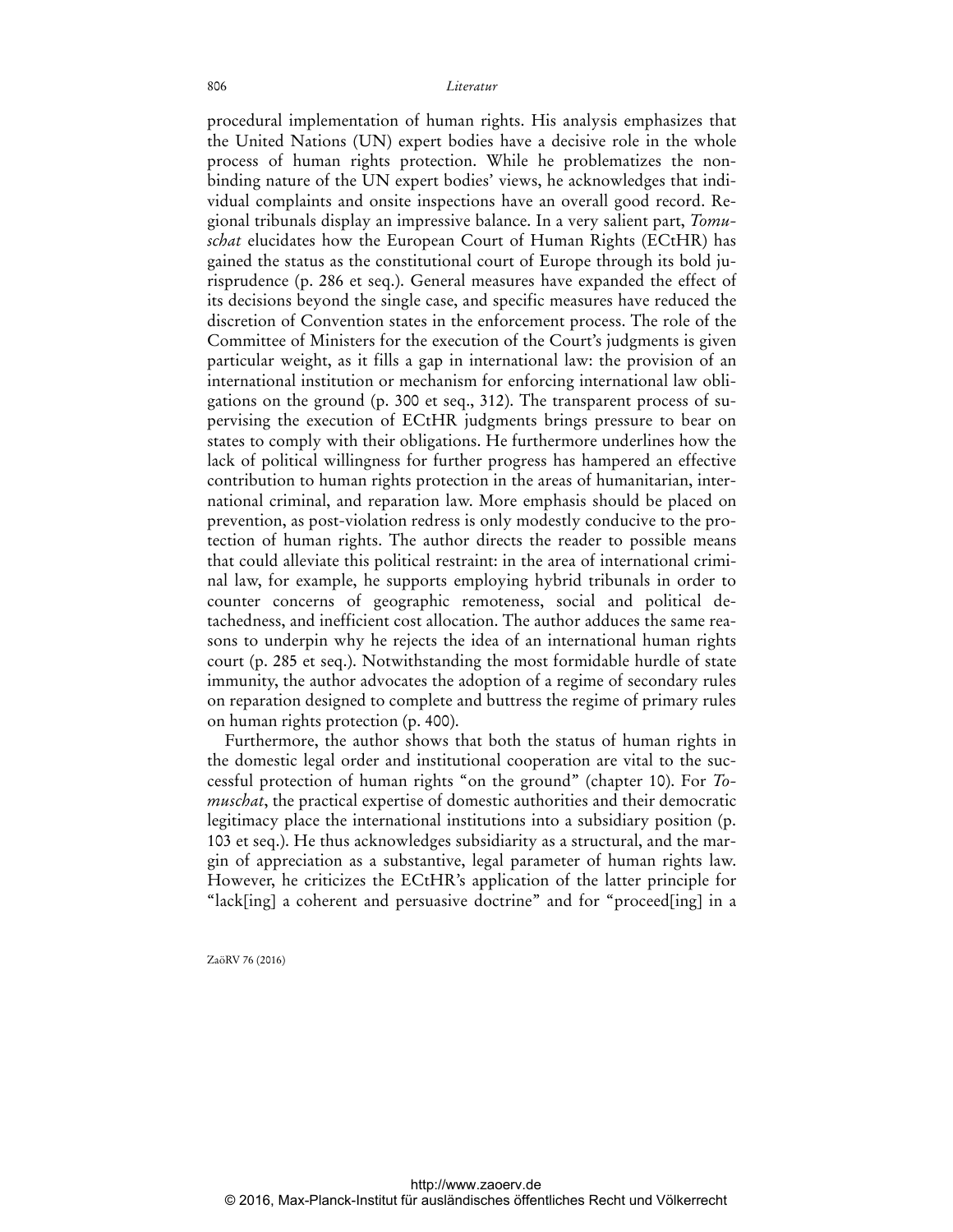haphazard way without any clearly defined guiding criteria" (p. 109). He emphasizes that particularly the right of access to the judiciary should not be relativized by the Convention states' margin of appreciation.

His limiting of the democratic social reality to the domestic level and his implementation-oriented focus prompt *Tomuschat* to criticize the expansion of the scope of human rights in their "second and third generation". Lacking prescriptiveness collapses some "second generation" human rights into (binding) guidelines for implementation (p. 148), and "third generation" rights into mere political objectives (p. 153 et seq.). Judicial procedures are ill-suited for their vindication. Albeit allowing for the idea that human rights discourses and good governance policies may complement each another substantively, he rejects the idea that human rights are tools to foster societal change and to promote distributive justice. For *Tomuschat*, human rights "do not aspire to build a general framework of justice in society" (p. 74). Yet, he acknowledges that a "duty to respect" exists with regard to economic and social rights.

Overall, the book is rightly situated between idealism and realism. While *Tomuschat's* view on the conceptual consensus and converging values is rather idealist, his account of the human rights practice is nevertheless pragmatic. He accepts that effective human rights enforcement suffers from the deficiency that it is dependent on the cooperation of nation states. Acknowledging this does not make his argument collapse into a realist stance, however. His sharp assessment demonstrates that shortcomings in human rights implementation do not entail the conclusion that the institutionalization of human rights is per se bound to fail. Nor does he profess the idealist view that states act according to universal ethics. Rather, he presumes the capability of institutionalized human rights to determine political power. Adopting a constructivist perspective, he contends that states abide by universally shared human rights norms as they have become both a yardstick and constitutive of their behavior (p. 276). This way, he tackles strands of the pragmatic critique that may be deemed symptoms of the practical difficulty of implementing human rights. Institutions robustly protecting human rights help to prevent massive human rights violations. Consequently, they also avoid ensuing "humanitarian" interventions that have been perceived as "imperial aggressions".

The whole discussion is consistently based on the theoretical precept of international constitutionalism. *Tomuschat* situates his book within the paradigm shift in public international law towards the purpose of guaranteeing the individual its basic human rights. He asserts that both states and the international community act as trustees of the individual's welfare. As part of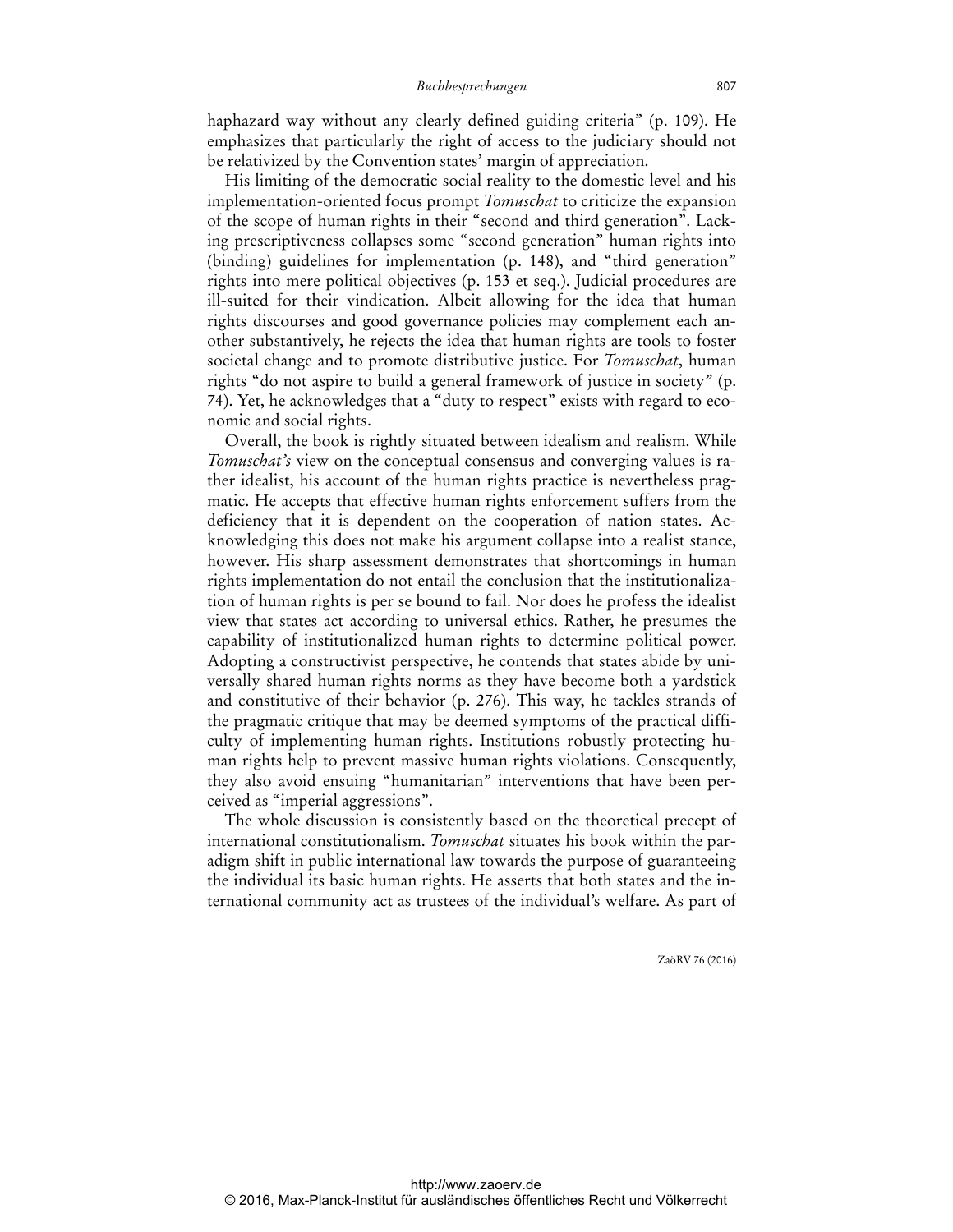a substantive rule of law human rights "have become an essential ingredient of the structural foundations of the international legal order, imparting directions to states and international organizations in all of their fields of competence" (p. 3). As part of a substantive rule of law …, "they have advanced to the highest level of the rules and principles making up the international legal order" (p. 2 et seq.).

Notwithstanding the generally positive appraisal, a few suggestions shall be adduced. *Tomuschat* makes a considerable effort to prevent a "Western bias", expanding his analysis to all regions of the world. Yet, I would contend that it is a normative overextension to declare an existing consensus on the universality of human rights. It appears more adequate to see universality as a normative vantage point and to focus on the process of universalization. Notably, *Tomuschat* concedes that there is no consensus on whether concepts of rights or duties are appropriate for operationalizing those governmental policies that aim to ensure citizens a life of human dignity (p. 70). This seems to be a point of fundamental importance, however, as the means of enforcement are an inherent part of the concept of human rights. Ignoring this may prompt the reproach of liberal imperialism. Moreover, his classic liberal reasoning entails boundaries of human rights, to which non-Western countries would not agree. This includes the narrow reading of socio-economic rights, the exclusion of "third generation" rights, and the refusal to accommodate "peoples" rights'. Apart from these points, however, *Tomuschat* counters the cultural-relativist critique by his well-balanced view on human rights implementation. He reminds us that the Universal Declaration of Human Rights "does not prescribe a uniform way of life for all nations, […] but leaves ample room for societal models of all kinds" (p. 68 et seq.). The weight *Tomuschat* gives to the principle of subsidiarity underlines this stance. He concedes that human rights cannot be fully imposed top-down, but have to emerge "bottom-up" as well. This "relative universalism" tempers a *Kantian* idealism with a realist stance on the pertinent differences in culture. It suggests it is possible to conceive of human rights as both transcending contingent social, political, and cultural values at a conceptual level and as being shaped by the practice of local values.

*Tomuschat's* restrictive view on classifying "second and third generation" rights as individual entitlements undermines his own ambition to work towards making human rights a global endeavor. Admittedly, with this argument he escapes the deconstructivist critique that human rights are used to depoliticize questions of distributive justice and preserve liberal capitalist structures. Yet, this view can also be rebutted, for instance, by the factually emancipatory, anti-capitalist impact of socio-economic rights in Latin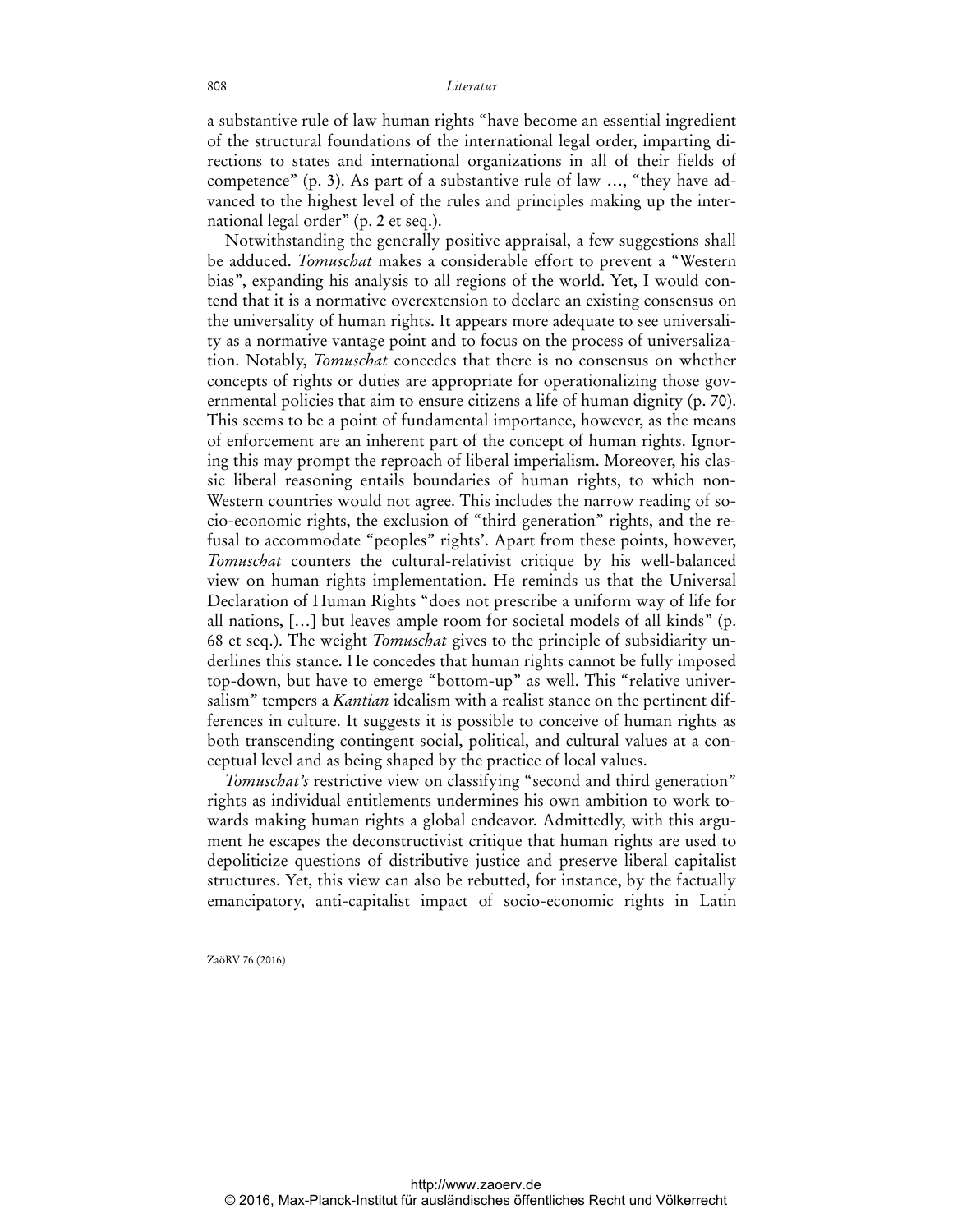America. Limited to concerns of execution, his argument gives too little weight to the socio-economic rights' emancipatory potential for the individual. *Tomuschat* also concedes that the demarcation line between negative "first" and positive "second generation" rights is not clear-cut. In fact, private entities increasingly fulfill tasks formerly discharged by the state. This calls for more state intervention to protect negative rights. I would suggest that the gap between "first and second generation" rights has thus not only been closed to *some* (p. 148), but to a *considerable* extent. Hence, even if one accepts that the criterion of prescriptiveness hinges on this simplistic distinction, categorically denying "second generation" rights beyond the "duty to respect" as individual entitlements seems at least questionable.

At the level of legal practice, the author's positive account of European human rights protection is challenged by the fact that not only former socialist Eastern European states (p. 287) but more recently also Western European states have started to question the legitimacy of the ECtHR and defied compliance with the Court's judgments. Moreover, the Inter-American Court of Human Rights (IACtHR) has had to face similar institutional challenges. Concerning the interaction of the domestic and regional level in the process of human rights implementation, the author's examination could profit from a deeper analysis of the jurisprudence of other regional tribunals. For instance, the examination of the *control de convencionalidad* that was developed by the IACtHR would be fruitful in this regard.

To conclude, this excellent book gives a profound account of the status quo of international human rights law. It fills a gap in the literature on human rights that is largely substance- but not implementation-oriented. It displays an in-depth, careful weighing of the strengths and deficits of the international and regional implementation mechanisms for human rights. It will be of great value to students, but also to anyone interested in learning more about the functioning of human rights regimes. Yet, more processand policy-oriented approaches should additionally be consulted, as they take into account the social and political effects of human rights law. Only if these perspectives are considered will human rights policy transcend its good intentions and arrive at good outcomes. *Tomuschat* indirectly concedes this point by ending on the note that the true effectiveness of human rights depends on their social internalization (p. 432). The importance of this point is reinforced by the contemporary refugee crisis. Restricting the right to seek asylum may have an alienating effect on the "passively bystanding" refugees. Yet, the willingness of European societies to grant refugees their minimum human rights has come under strain. Notwithstanding these socio-political tempers, the ECtHR has set high standards for the